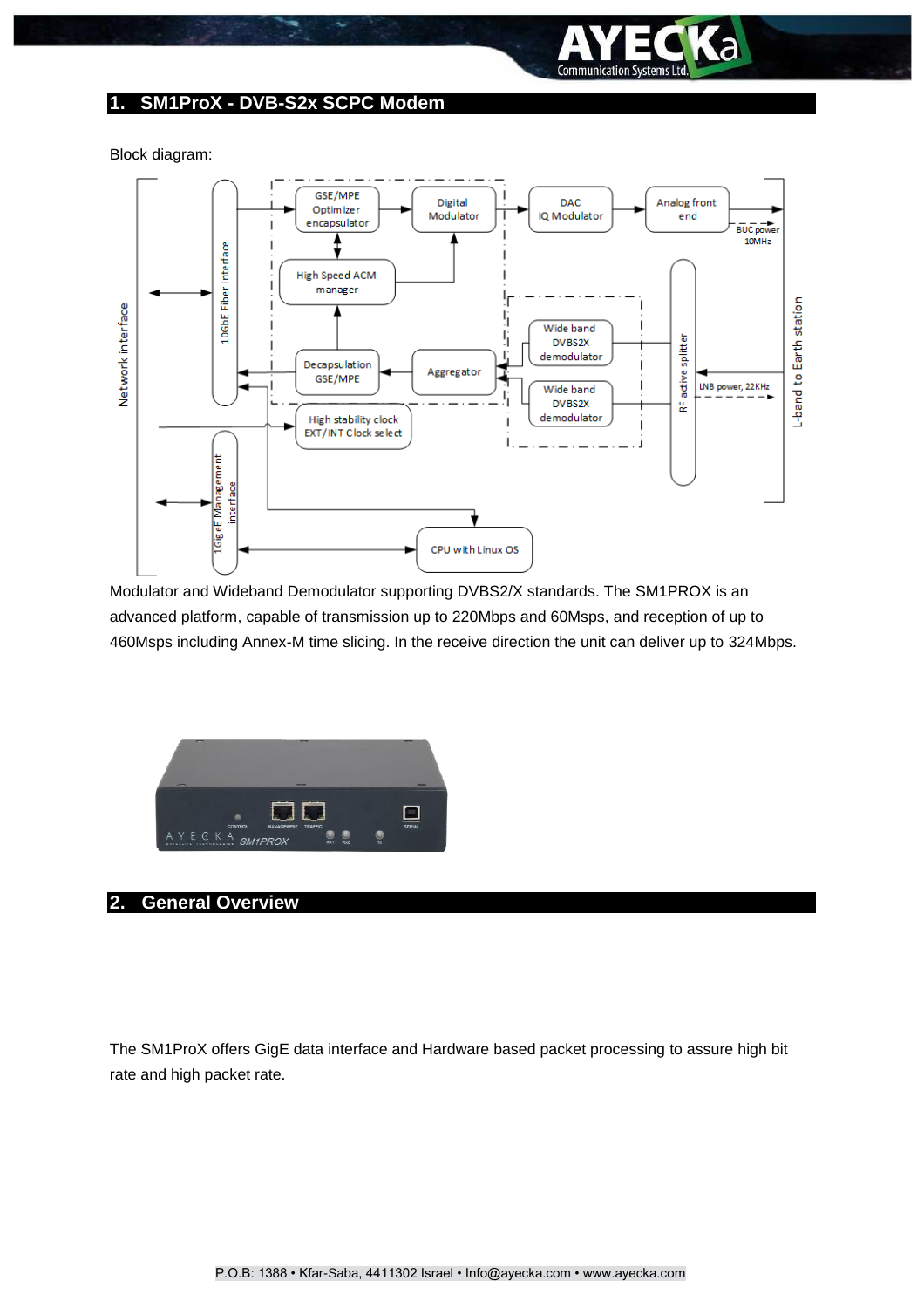

# **Product Highlights**

- DVB-S2x Modem with support down to 5% roll off, ACM, VCM
- Modulations from QPSK to 256APSK.
- From 100Ksps Up to 60Msps in transmit direction
- Receive can go up to 460Msps, Compliant to Annex-M
- Wire speed processing of traffic full hardware implementation. Over 350Kpps, in each

direction, simultaneously

- Up to 324Mbps on the receive direction.
- Embedded ACM manager for P2P. High ACM rate to support Ka Band
- Flow control for efficient channel use in ACM
- GSE encapsulation (a Version with BBFRAME interface is also available)
- Optional: NCR insertion in Tx and Lock in Rx
- Advanced GSE VCM optimizer for high channel utilization
- BUC power drive 24V up to 4.5AMP.
- LNB power 13/18V and 22KHz On/Off
- Supports L2, L3 and Mixed (VLAN) based modes
- Fast Lock time and Re-Lock time for STOM
- Based on AYECKA reliable hardware design in use by thousands of devices
- Advanced web UI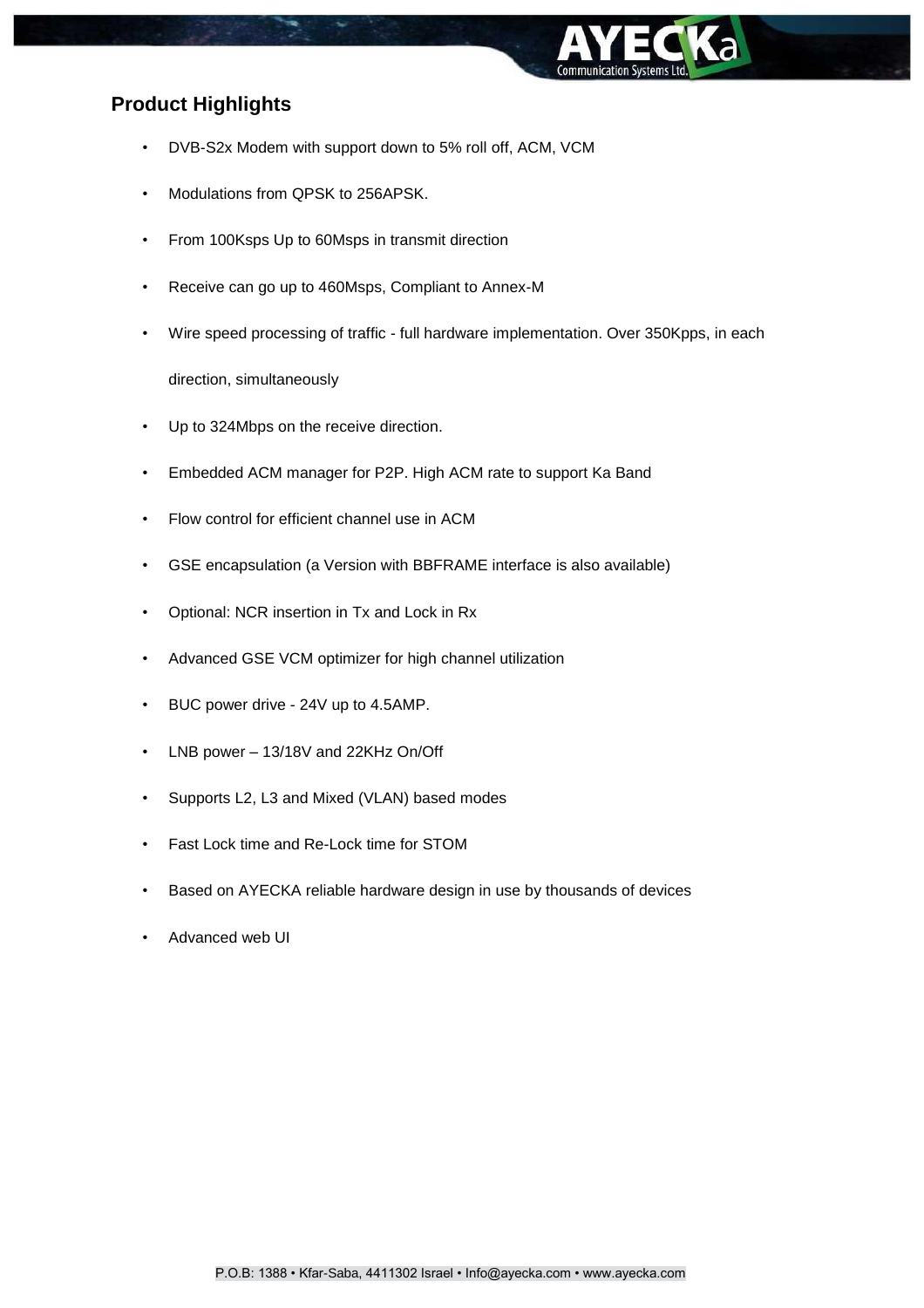

### **3. Specifications**

## **Receiver Specification**

Standard DVB-S2x with annex M Support (2 slices)

Modulation and Code rates - see detailed table below

Symbol rate:

- 60Msps in Narrow band mode
- 460Msps in wideband mode

Roll-off Factors 0.05, 0.15, 0.2, 0.25, 0.35

Coding LDPC and BCH decoder as for DVB-S2x specifications

Framing - Normal and Short Modes CCM, VCM,

# ACM **Receiver RF**

Input Frequency Full L-Band range 950- 2150MHz

Signal Level -35 to -75 dBm

Symbol Rates 100Ksps to 460 Msps (Low SR require PLL LNB)

Input Connector Type F- 75 Ohms, or SMA - 50 Ohms

Redundancy Two RF inputs with Automatic selection

LNB Power 13/18V, 22Khz,

De Encapsulation :

GSE ETSI TS 102 606, ETSI TS 102 771 BBFrames over UDP Comply with ESA / Sat labs

L.3 protocol

# **Transmitter Specification**

SCPC - DVB-S2x mode

Modulation - see detailed table below

Channel Rate up to 220 Mbps

Roll-off Factors 0.05,0.1,0.15,0.2, 0.25, 0.35 Coding LDPC and BCH decoder as for DVB-S2x requirements

## **Transmitter RF**

Output frequency range Full L-Band 950- 2150Mhz.

RF connector Type-F, 75 Ohms / SMA 50 Ohms

Output Spectrum < 55 dBc/4kHz, modulated carrier Excludes spectral mask area

Phase Noise Better than IESS-316

Reference clock 10Mhz Internal, stability  $\pm$  1 ppm or External

Return loss > 10 dB

Output Off better then 50db

Flatness +/- 0.5 dB over any 36MHz band, +/- 2dB over the full band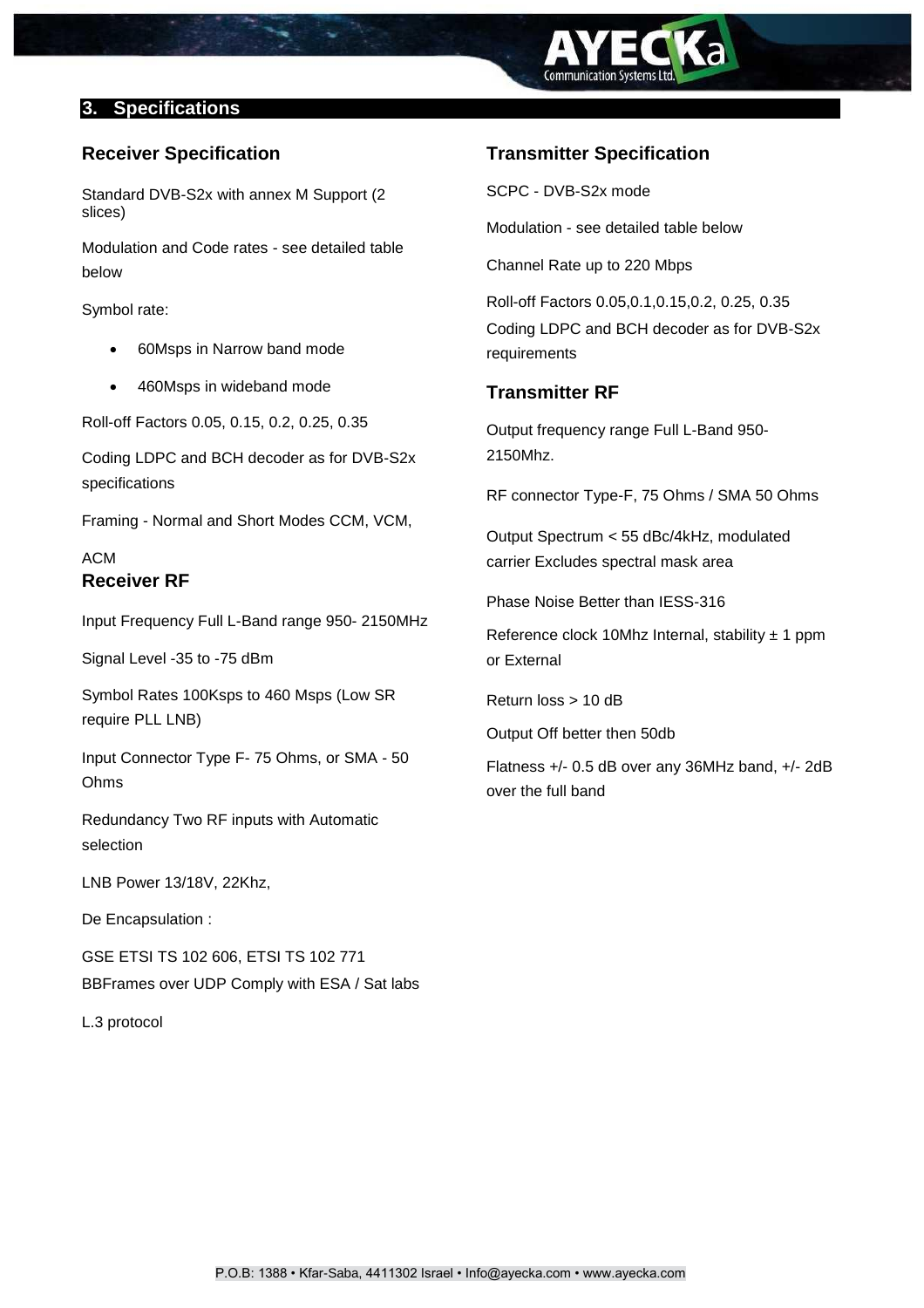

# **Network Specification General Specification**

Physical interfaces RJ-45 10/100/1000 BaseT Auto Switching

Forwarding path Hardware based, Wire Speed over 350Kpps

Advanced GSE VCM optimizer for high channel utilization and minimization of padding

Multicast Supported

Flow control and Pause frames

Jumbo frames

IP address Manual or DHCP BBFrames over UDP Based on ESA / Sat labs L.2 protocol

Management port Independent or combined with Traffic port for enhanced security

MPEG-TS over IP to integrate with external PSI/SI server

**Control and Monitoring** Serial Port - Serial over USB CLI

Web UI, gRPC, REST

Software, Firmware and boot loader are field upgradable using web page image upgrade

### **Environmental Conditions**

Operating Temp. 0° to 50° C

Storage Temp. -25° to +85° C

Humidity 5% to 95% non-condensing

### **Physical Characteristics**

Desk top - 5 cm x 15 cm x 20 cm (HxWxD), 0.5KG

### **Power supply**

150W external AC/DC Converter, 110-220VAC

input

**Standards compliancy** 

Safety TUV/c TUVus; CE, UL/NRTL EMI/EMC

FCC part 15, Class B, EN 55022,

EN 55024, EN61000, AS/NZ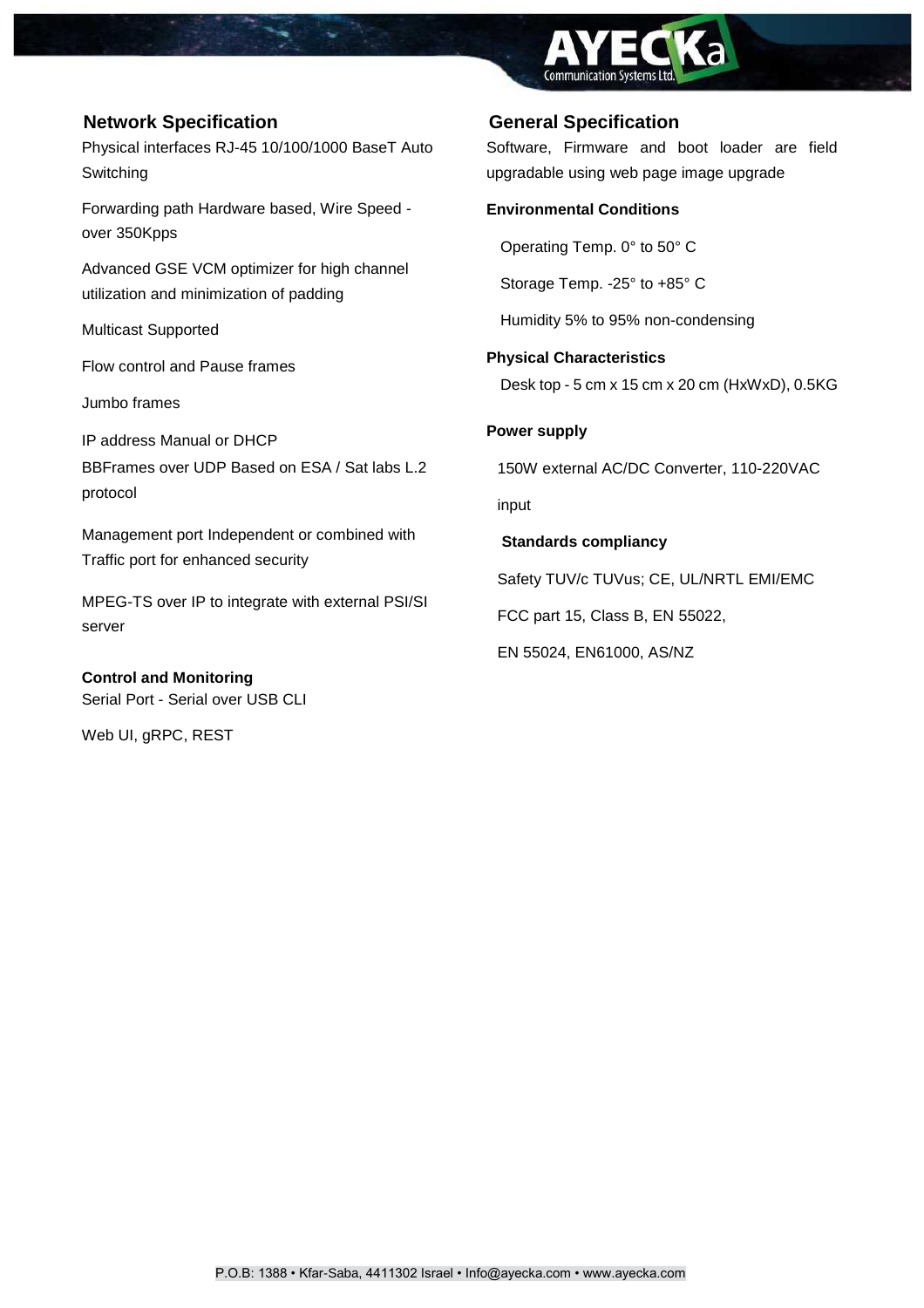

# **Supported MODCODS**

# **DVB-S supported rates:**

½, 2/3, ¾, 5/6, 7/8

# **DVB-S2 ModCodes**

| #              | Mode            | #  | Mode      | #  | Mode        | #  | Mode                 |  |
|----------------|-----------------|----|-----------|----|-------------|----|----------------------|--|
| 1              | QPSK 1/4        | 9  | QPSK 5/6  | 17 | 8PSK 9/10   | 25 | 32APSK 4/5           |  |
| 2              | <b>QPSK 1/3</b> | 10 | QPSK 8/9  | 18 | 16APSK 2/3  | 26 | 32APSK 5/6           |  |
| 3              | <b>QPSK 2/5</b> | 11 | QPSK 9/10 | 19 | 16APSK 3/4  | 27 | 32APSK 8/9           |  |
| 4              | <b>QPSK 1/2</b> | 12 | 8PSK 3/5  | 20 | 16APSK 4/5  | 28 | 32APSK 9/10          |  |
| 5              | QPSK 3/5        | 13 | 8PSK 2/3  | 21 | 16APSK 5/6  | 29 | Reserved             |  |
| 6              | QPSK 2/3        | 14 | 8PSK 3/4  | 22 | 16APSK 8/9  | 30 | Reserved             |  |
| $\overline{7}$ | QPSK 3/4        | 15 | 8PSK 5/6  | 23 | 16APSK 9/10 | 31 | Reserved             |  |
| 8              | QPSK 4/5        | 16 | 8PSK 8/9  | 24 | 32APSK 3/4  | 0  | <b>DUMMY PLFRAME</b> |  |